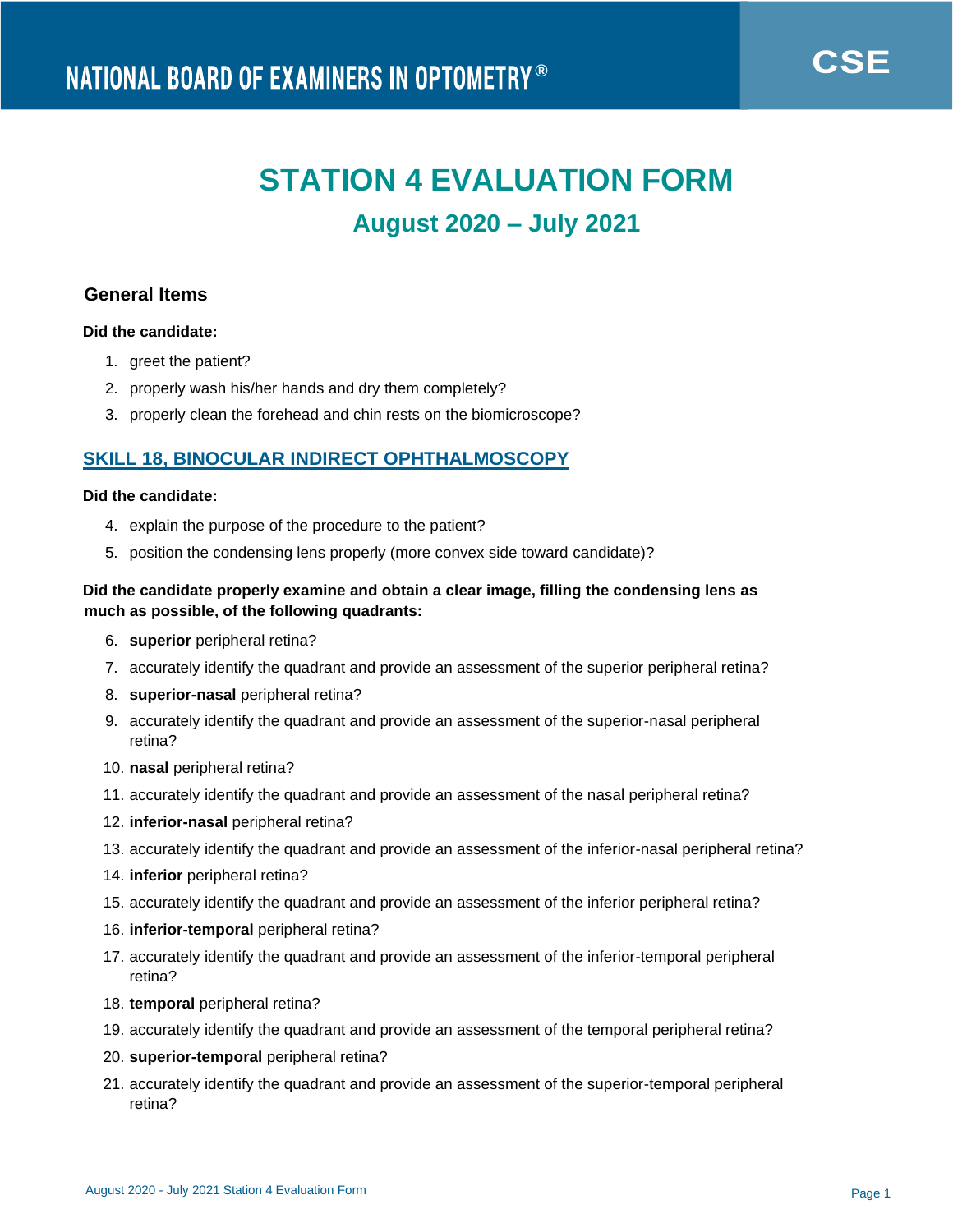**Did the candidate properly examine and obtain a clear image, filling the condensing lens as much as possible, of the:**

- 22. **posterior pole** (including optic nerve and macula)?
- 23. provide an assessment of the posterior pole?

#### **Did the candidate:**

- 24. properly instruct the patient throughout the procedure?
- 25. perform the procedure in a smooth and logical sequence?

# **SKILL 19, DILATED BIOMICROSCOPY AND NON-CONTACT FUNDUS LENS EVALUATION**

#### **Did the candidate:**

- 26. explain the purpose of the procedure to the patient?
- 27. confirm eyepieces are focused?

## **Using the biomicroscope without the non-contact fundus lens, did the candidate:**

- 28. properly scan the crystalline lens using a parallelepiped and/or optic section?
- 29. accurately describe the crystalline lens?
- 30. properly examine the crystalline lens using retroillumination?
- 31. accurately describe the crystalline lens with retroillumination?
- 32. properly examine the retrolental area/anterior vitreous?
- 33. accurately describe the retrolental area/anterior vitreous?

#### **Using the biomicroscope with the non-contact fundus lens, did the candidate:**

- 34. provide appropriate instructions for fixation?
- 35. properly position the non-contact fundus lens (alignment, centration, distance)?
- 36. properly examine the posterior vitreous?
- 37. accurately describe the posterior vitreous?
- 38. properly examine the optic nerve?
- 39. accurately describe the optic nerve (color, rim integrity, contour, peripapillary area)?
- 40. accurately state the horizontal C/D ratio?
- 41. accurately state the vertical C/D ratio?
- 42. properly examine the posterior pole along both the superior and inferior temporal arcades?
- 43. accurately identify and describe the posterior pole along both the superior and inferior temporal arcades?
- 44. properly examine the posterior pole along both the superior and inferior nasal arcades?
- 45. accurately identify and describe the posterior pole along both the superior and inferior nasal arcades?
- 46. properly examine both the fovea and macula?
- 47. accurately describe both the fovea and macula?
- 48. perform the procedure in a smooth and logical sequence?

#### **After completing Skill 19, did the candidate:**

49. describe the given finding (one descriptive fact) and its associated management (one management strategy)?